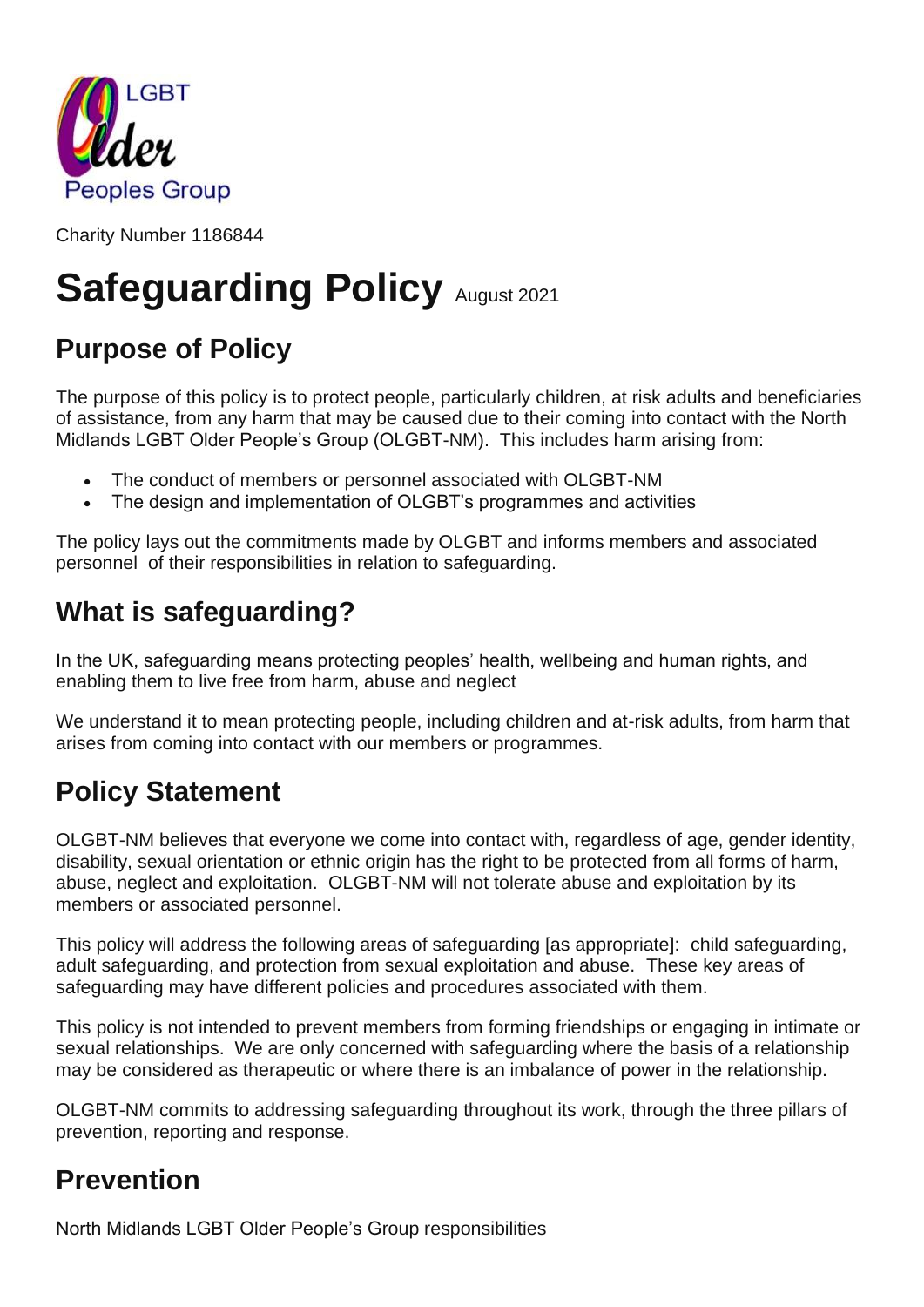OLGBT-NM will:

- Ensure all members have access to, are familiar with, and know their responsibilities within this policy
- Design and undertake all its programmes and activities in a way that protects people from any risk of harm that may arise from their coming into contact with OLGBT-NM. This includes the way in which information about individuals in our programmes is gathered and communicated
- Implement stringent safeguarding procedures when recruiting, managing and deploying members and associated personnel
- Ensure members receive training on safeguarding at a level commensurate with their role in the organization
- Follow up on reports of safeguarding concerns promptly and according to due process

### **Our responsibilities**

#### **Child safeguarding**

OLGBT-NM members and associated personnel must not:

- Engage in sexual activity with anyone under the age of 18
- Sexually abuse or exploit children
- Subject a child to physical, emotional or psychological abuse, or neglect
- Engage in any commercially exploitative activities with children including child labour or trafficking

#### **Adult safeguarding**

OLGBT-NM members and associated personnel must not:

- Sexually abuse or exploit at risk adults
- Subject an at risk adult to physical, emotional or psychological abuse, or neglect

#### **Protection from sexual exploitation and abuse**

OLGBT-NM members and associated personnel must not:

- Exchange money, employment, goods or services for sexual activity. This includes any exchange of assistance that is due to beneficiaries of assistance
- Engage in any sexual relationships with beneficiaries of assistance, since they are based on inherently unequal power dynamics

Additionally, OLGBT-NM members and associated personnel are obliged to:

- Contribute to creating and maintaining an environment that prevents safeguarding violations and promotes the implementation of the Safeguarding Policy
- Report any concerns or suspicions regarding safeguarding violations by an OLGBT-NM member or associated personnel to the appropriate committee member

#### **Enabling reports**

OLGBT-NM will ensure that safe, appropriate, accessible means of reporting safeguarding concerns are made available to members and the communities we work with.